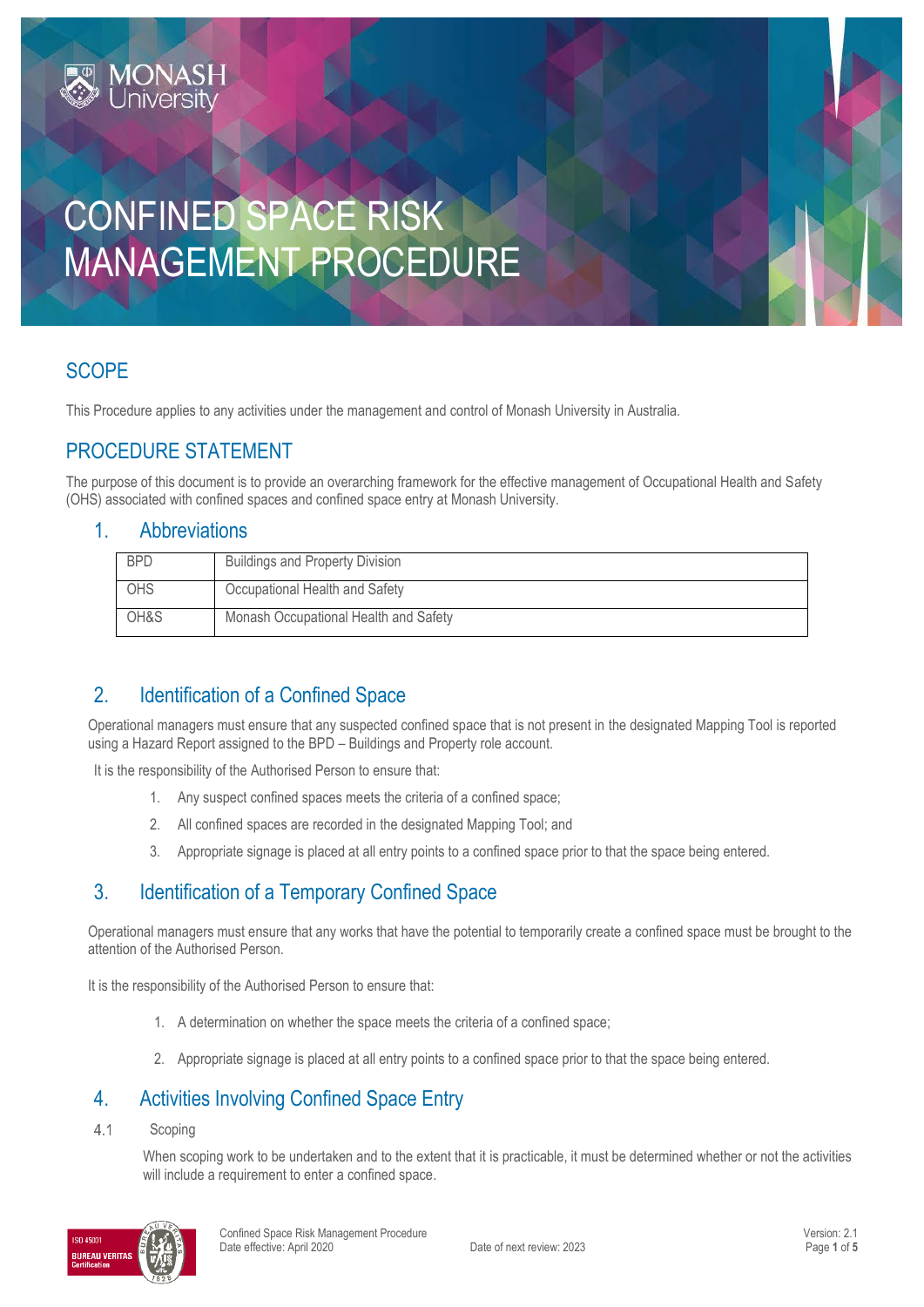#### $4.2$ Risk Management

All hazards associated with work within a confined space must be identified and assessed. Risks that may arise include:

- Becoming trapped as a result of exit points becoming inaccessible (e.g. accidentally externally locking exit door).
- Dangerous atmospheres that have a risk of:
	- o Ignition or explosion of flammable gases;
	- o Inhalation of toxic gases (e.g. Carbon monoxide, Carbon dioxide) or harmful airborne contaminants; or
	- o Insufficient oxygen in the atmosphere.
- Presence of a material that may significantly limit mobility of a person (e.g. water, powders, granular materials).
- Exposure to pathogens.

Operational managers must ensure that any risks associated with entry to a confined space are identified, so far as is reasonable, before work commences. If there is an element of doubt, Operational Managers must consult with the Authorised Person.

Any Operational Manager directing work involving entry to a confined space must be approved to do so using the OHS Prescribed [Activities Approval Form.](https://forms.apps.monash.edu/frevvo/web/tn/monash.edu/u/3916c41d-b945-486a-aa56-3a1b2d38f492/app/_U8fbkKaIEeiCS-jJ9nTCoA/flowtype/_GN14YMaeEeipXY-P0bohrQ?_method=post&embed=true)

Risk assessments must be conducted in consultation with the party who will perform the works in accordance with the OHS Risk [Management Procedure](https://publicpolicydms.monash.edu/Monash/documents/1935636). The risk assessment must be documented and adequate control of risks identified and implemented before work commences. A template risk assessment is available in SARAH.

#### 5. Confined space permit-to-work

A confined space permit must be obtained when the nature of works includes work within an area that meets all aspects of the definition of a confined space.

Permits are requested through Buildings and Property Division.

Permit-to-work requests must be assigned to an approved person in accordance with the requirements of the [OHS Prescribed](https://publicpolicydms.monash.edu/Monash/documents/1935634)  [Activities and Permit-to-work Procedure.](https://publicpolicydms.monash.edu/Monash/documents/1935634)

The Approved Person is responsible for ensuring that:

- The party conducting the work has demonstrated suitable competency to perform work of this nature;
- Hazards associated with the work appear to have been identified and risks assessed;
- The intended work methods appear to be safe and without risk to health; and
- A Permit-to-work is in place before any works commence.nbnm,,,,,,

#### 6. Conditions

- $6.1$ Permit Holders must ensure that:
	- 6.1.1 Equipment necessary to safely enter, work and exit the confined space will be provided, including:
		- a. Means of delivering and retrieving a person (e.g. life line);
		- b. Means of delivering and retrieving equipment (e.g. tripod, davit); and/or
		- c. Appropriate equipment to safely operate within the work area (e.g. lighting, communications devices)
	- 6.1.2 Isolations are performed on services where warranted;
	- 6.1.3 Equipment used to monitor conditions are appropriately calibrated
	- 6.1.4 Measurement of atmospheric conditions within any confined space being entered is conducted at the top, middle, and bottom of the breathable zone and that hazardous gases or other contaminates are at safe levels:
		- a. Oxygen concentrations within of 19.5 and 23.5%;
		- b. Combustible gases are below 5% LEL (e.g. 10ppm is LEL, 5% is 0.05ppm);
		- c. Hydrogen sulphide is less than 25 ppm;
		- d. Carbon monoxide is less than 400 ppm; and/or
		- e. Any other gases or contaminants are at safe levels.

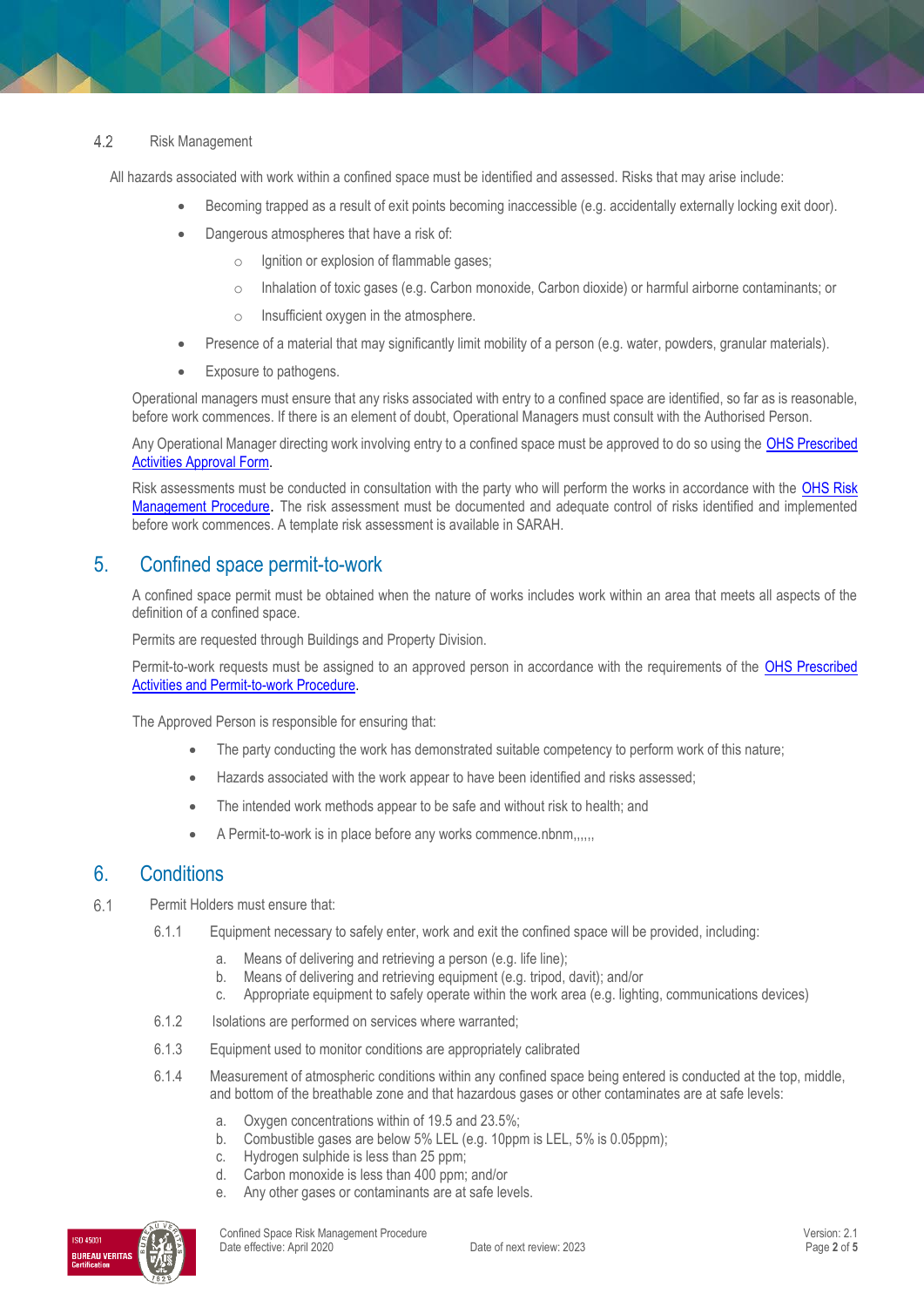- 6.1.5 Any unsafe atmosphere within a confined space being entered is purged or ventilated until the levels are safe. If purging or ventilating the atmosphere is not practicable, that workers wear appropriate breathing apparatus;
- 6.1.6 Isolate the work area from other persons (e.g. signage and barricades) as far practicable; and
- 6.1.7 Emergency procedures are in place for the duration of works.

#### 7. Monitoring

The Permit Holders must ensure that all controls identified through risk management are in place.

The Approved Person must monitor works, as far as practicable, to ensure that controls identified are in place.

The Authorised Person, The Manager, OH&S, or their representative, may review the conduct of any work activities relating to confined space entry without notice.

#### 8. Responsibility

It is the responsibility of the Manager, OH&S to ensure that this procedure is implemented.

#### 9. Records

For OHS Records document retention please refer to:

[OHS Records Management Procedure](https://publicpolicydms.monash.edu/Monash/documents/1935642)

## **DEFINITIONS**

A comprehensive list of definitions is provided in the **Definitions tool**. Definitions specific to this procedure are provided below.

| Key word                     | Definition                                                                                                                                                                                                                                                                                                                                                                                    |  |
|------------------------------|-----------------------------------------------------------------------------------------------------------------------------------------------------------------------------------------------------------------------------------------------------------------------------------------------------------------------------------------------------------------------------------------------|--|
| Authorised person            | A person who is authorised on behalf of the Manager, OH&S, to approve and issue a certificate in<br>relation to a specific type of prescribed activity.                                                                                                                                                                                                                                       |  |
| Approved person              | A person who has been approved by an authorised person to supervise activities involving prescribed<br>activities.                                                                                                                                                                                                                                                                            |  |
| Contractor                   | Any person or business engaged by Monash University who enters into a contractual arrangement to<br>conduct work for Monash University, but whose primary employer is not Monash University.                                                                                                                                                                                                  |  |
| <b>Contractor Management</b> | The process of managing work that is being/has been outsourced by Monash University. In the<br>context of this procedure 'contractor management' relates to OHS.                                                                                                                                                                                                                              |  |
| <b>Confined Space</b>        | A space (other than shaft, trench or tunnel that is a mine or is part of the workings of a mine) that is enclosed<br>or partially enclosed by a structure (e.g. any vat, tank, pit, pipe, duct, flue, oven, chimney, silo, reaction<br>vessel, container, receptacle, underground sewer or well, or any shaft, trench), or, where the impact of work<br>could create a work environment that: |  |
|                              | 1. Is, or is intended to be, or is likely to be, entered by any person; and                                                                                                                                                                                                                                                                                                                   |  |
|                              | 2. Has a limited or restricted means for entry or exit that makes it physically difficult for a person to enter or<br>exit the space; and                                                                                                                                                                                                                                                     |  |
|                              | 3. Is, or is intended to be, at normal atmospheric pressure while any person is in the space; and                                                                                                                                                                                                                                                                                             |  |
|                              | 4. Contains, or is intended to contain, or is likely to contain:                                                                                                                                                                                                                                                                                                                              |  |
|                              | An atmosphere that has a harmful level of any contaminant; or                                                                                                                                                                                                                                                                                                                                 |  |

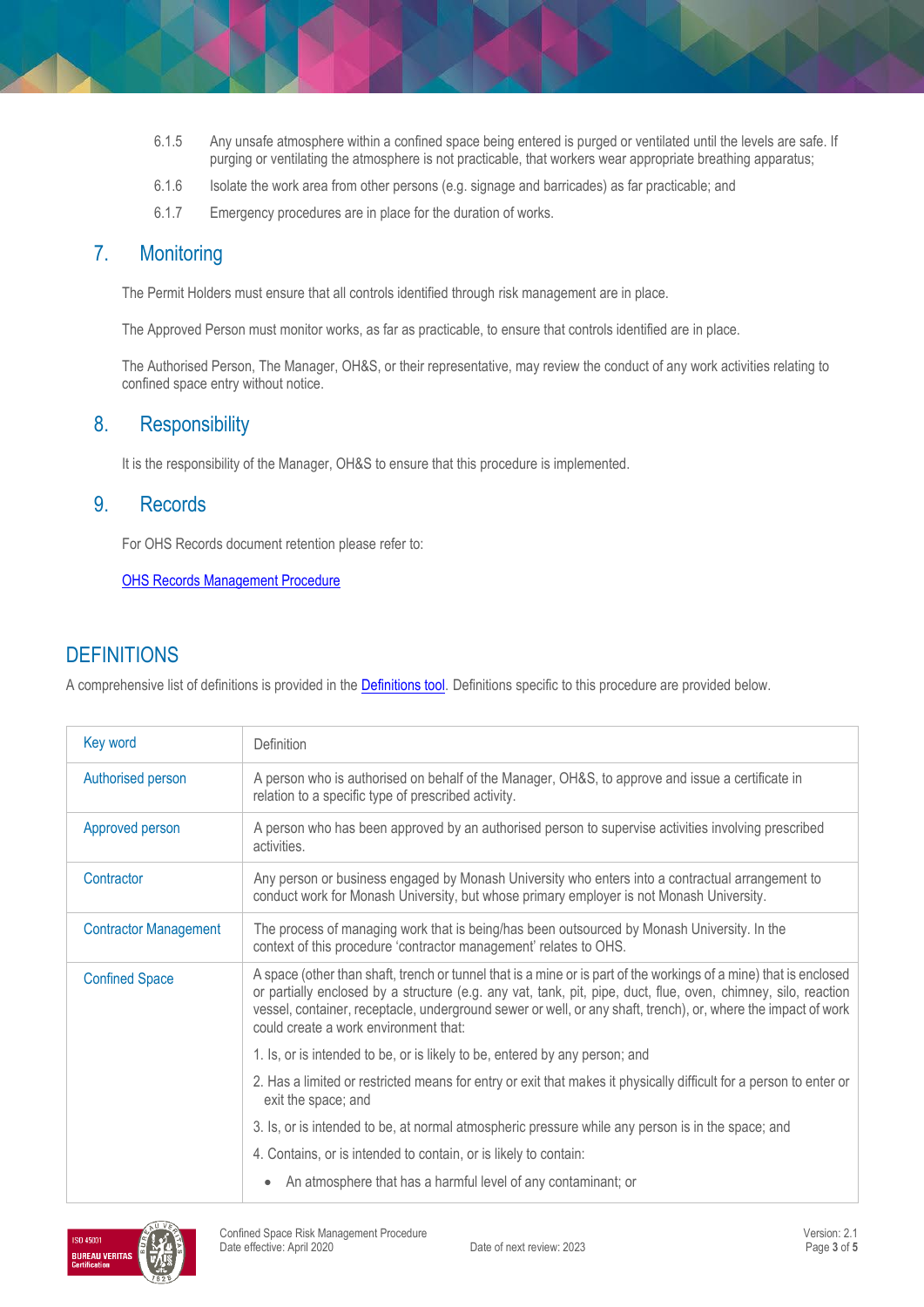|                                  | An atmosphere that does not have a safe oxygen level; or<br>$\bullet$<br>Any stored substance, except liquids, that could cause engulfment.                                               |  |
|----------------------------------|-------------------------------------------------------------------------------------------------------------------------------------------------------------------------------------------|--|
| Designated Mapping Tool          | The tool used to map spatial information for the University. Currently assigned as SiSFM.                                                                                                 |  |
| Permit-to-work certificate       | Documented evidence of the issuing of a permit-to-work.                                                                                                                                   |  |
| Permit holder                    | A person who is authorised by both an approved person and the authorised person to supervise<br>activities involving prescribed activities as documented in a permit-to-work certificate. |  |
| Sub-Contractor                   | Any person engaged by the principal contractor to assist with the contracted works. Any person<br>subsequently engaged by these persons to assist is also deemed to be a sub-contractor.  |  |
| <b>Suitably Qualified Person</b> | Person who can demonstrate that, through their experience, knowledge, qualifications and/or skills,<br>they are competent to safely enter a confined space.                               |  |

# **GOVERNANCE**

| Parent policy                       | <b>OHS&amp;W Policy</b>                                                                                                                                                            |  |  |
|-------------------------------------|------------------------------------------------------------------------------------------------------------------------------------------------------------------------------------|--|--|
| <b>Supporting schedules</b>         | N/A                                                                                                                                                                                |  |  |
| <b>Associated procedures</b>        | <b>Australian and International Standards</b>                                                                                                                                      |  |  |
|                                     | ISO 45001:2018 Occupational Health and Safety Management Systems                                                                                                                   |  |  |
|                                     | <b>WorkSafe Guidance documents</b>                                                                                                                                                 |  |  |
|                                     | Compliance Code 'Confined Spaces', WorkSafe Victoria September 2008                                                                                                                |  |  |
|                                     | <b>Monash University OHS documents</b>                                                                                                                                             |  |  |
|                                     | <b>Confined Space Register</b><br><b>OHS Prescribed Activities and Permit-to-work Procedure</b><br><b>OHS Records Management Procedure</b><br><b>OHS Risk Management Procedure</b> |  |  |
| Legislation mandating<br>compliance | Occupational Health and Safety Act (2004), Victoria<br>Occupational Health and Safety Regulations (2017) Victoria                                                                  |  |  |
| Category                            | Operational                                                                                                                                                                        |  |  |
| Endorsement                         | Monash University OHS Committee<br>18 March 2020                                                                                                                                   |  |  |
| Approval                            | Office of the Chief Operating Officer & Senior Vice-President (a delegate of the President & Vice-<br>Chancellor)<br>2 April 2020                                                  |  |  |
| Procedure owner                     | Health, Safety and Wellbeing Manager                                                                                                                                               |  |  |
| Date effective                      | April 2020                                                                                                                                                                         |  |  |
| <b>Review date</b>                  | 2023                                                                                                                                                                               |  |  |
| Version                             | 2.1                                                                                                                                                                                |  |  |
| <b>Content enquiries</b>            | ohshelpline@monash.edu                                                                                                                                                             |  |  |